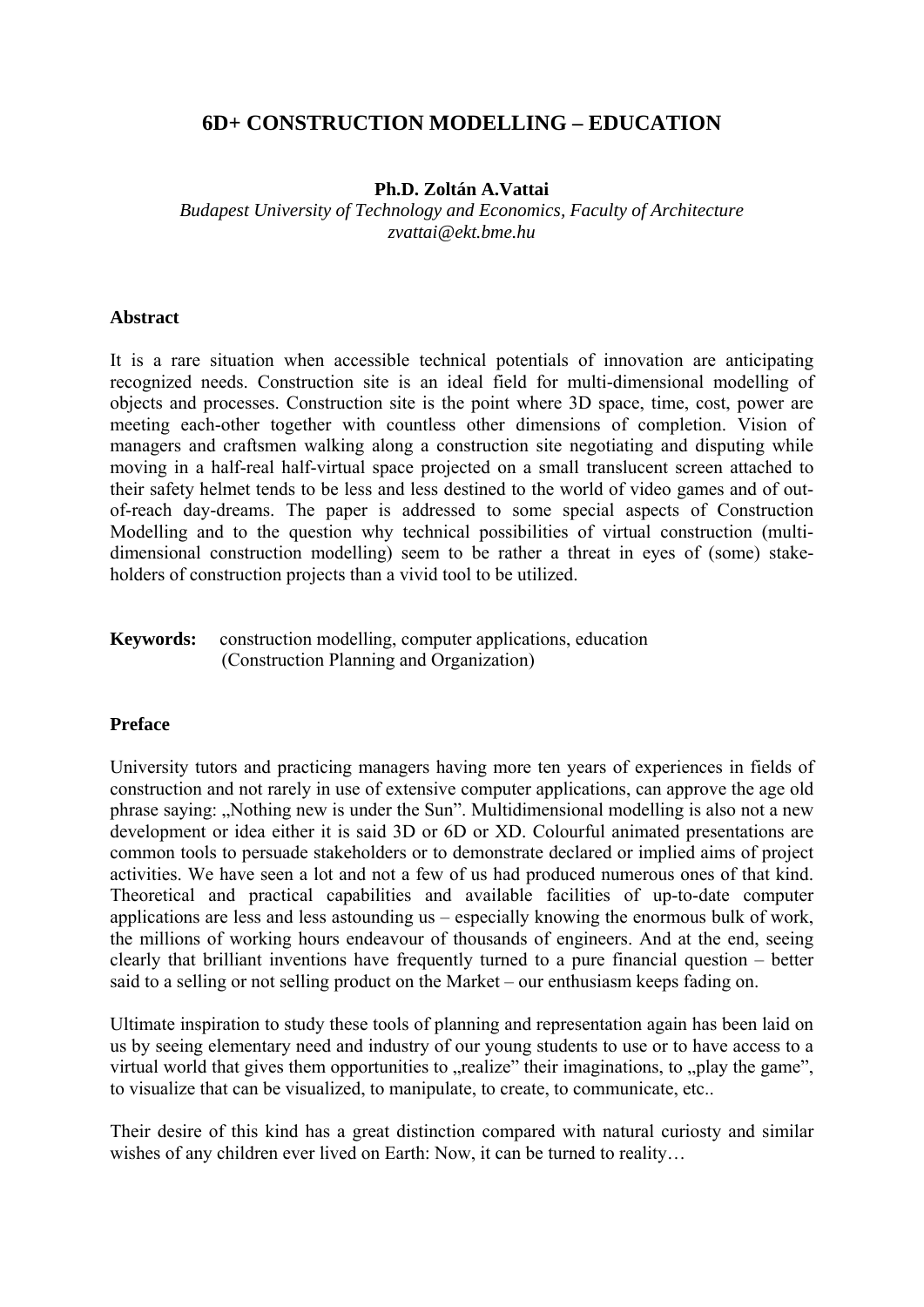#### **1. The 6D+ space**

When discussing developing potentials of computer applications at modelling construction in a multidimensional space we do interpret the six dimensions proposed in the heading of this paper as follows:

3D represents the building, the object, the entity itself that is the aim of planning and/or of construction activities.

Time is interpreted as extent or moment of time during completion, aging of material and of structure, or the whole life-cycle of the given investment – from the smallest to the widest extent. It represents the general dynamism of changes in characteristics under consideration;

Force (Power) dimension – in different contexts – can be read as all internal and external effects such as natural and/or social forces and behaviours acting on the building (both in object and in process sense). It can represent either deadloads or loadbearing capacities of the structure or of its close neighbourhood, or – in the widest context – it can embrace all charges the structure itself or its operation exposes on the environment;



fig.1: The six dimensions and sample areas of education in the 6D space

Cost+ incorporates – beyond direct financial resources – all other efforts that is needed for completion of the construction project. Indulging some contradiction with definition of resources – such as: resource is anything and everything that is needed and is limited in access", that is being to be managed, in which context space, time and force may also act as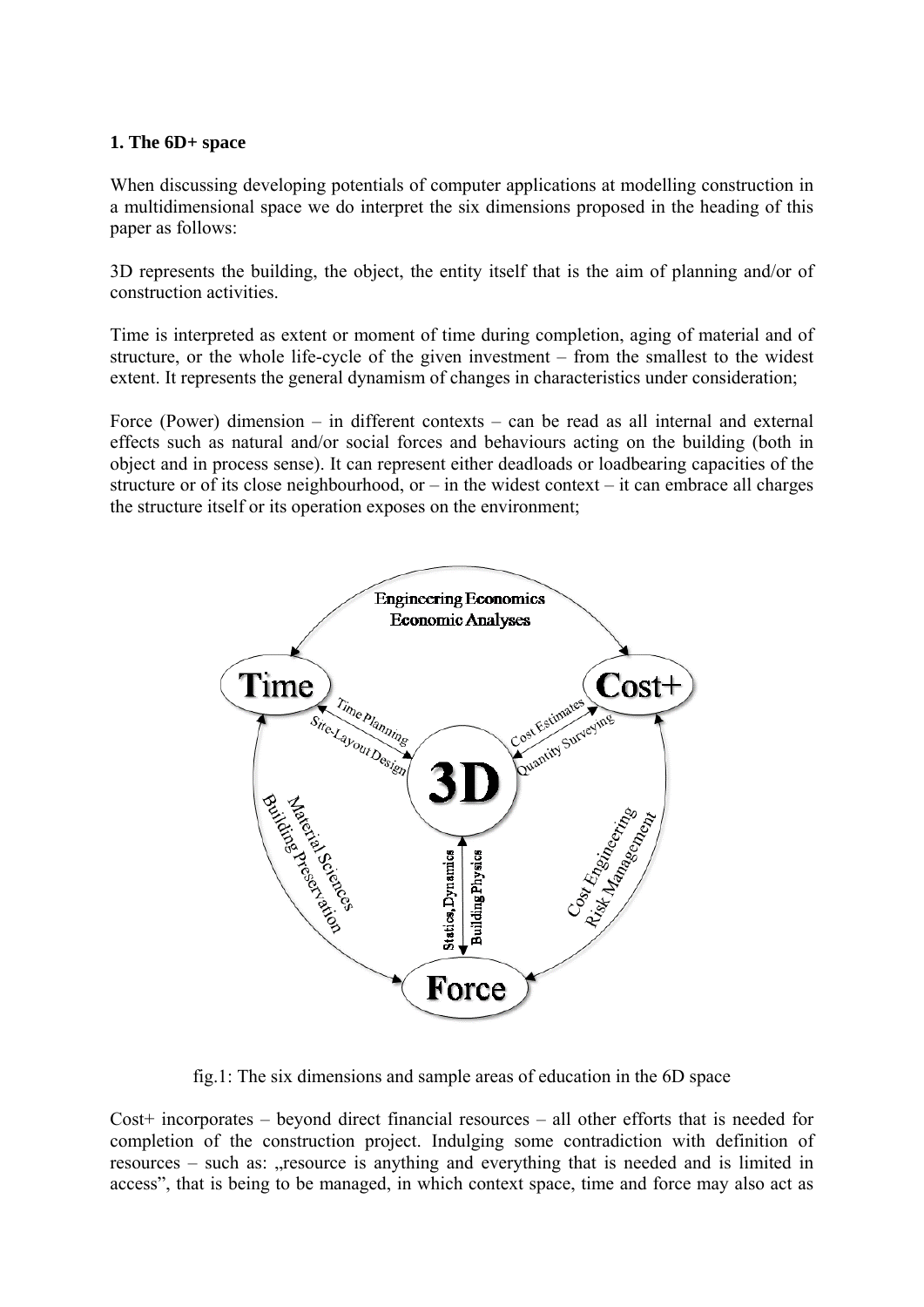resources – we may consider all human, material, mechanical and mental resources essential for completion, but being within the competence of Contractors contributing to execution.

The "six(plus)" dimensions are desperately matching each-other at the site and phase of completion. Though this earlier is an age-old recognition – due to mainly didactic reasons – syllabi and education at universities are organized around some slices or sections of this multidimensional space (see fig.1). Strictly limited financial- and time-frames of education – with less and less capacities for practial experiences during training courses – are also not promoting the development of required comprehensive multy-dimensional approach and problem-solving abilities of young professionals.

## **2. Available tools of modelling**

Computer Techniques, Telemetry and Telecommunication have developed much within half a century providing world of more and more reality-like virtual reality (say: "modelling"). Scientific and practical achievements of various disciplines are rapidly incorporating to everyday practice.

- That had been a gentle desire all students to have their own personal computer or laptop with unlimited access to the world wide web – some years ago, now is a tangible reality;
- Nearly all scientific and algorithmic problems and models have been adapted to and built in computer applications;
- Electronics as a kind of artificial intelligence is integrated in appliances of every-day use (sensors, controllers, processors);
- Some years ago still unimaginable amount of information can be stored and is accessible in hardly a sensible short time;
- Scientific and economic databases are interlinked to each-other in international networks;
- Standardized software applications are assisting daily life. Communication throughout the whole economy and at administration is going to be totally computerized;
- Global and engaging local satellite positioning systems do provide exact localization within the range of centimeters;
- Fast and accurate devices serve sharp and vivid visualization (either printed or projected);
- International programs are promoting student and staff exchanges for technical experiences and research co-operations;
- Education systems and professional certificates are tending to be standardized moving toward global communities of practitioners;
- Globalization and within that, european integration keep eliminating shackles of spreading technical innovations, know-hows and technologies;
- $-$  etc..

Nowadays not an architectural design or an engineeric drawing can be delivered (approved and accepted) without using some kind of CAD system. Bids (cost estimates) and invoices (surveys, audits) are nearly exclusively processed by some standard computer applications.

Telemetry at site surveys is commonly used. GPS, Laser Navigation and Remote Control are real options for operating fleets of heavy equipment (at extensive earthworks). Automated, self-controlled equipments – such as (tunnel-) boring machines, welding machines, computer assisted cranes, unmanned production lines, robotics (at manufacturing) – are also common tools in Construction Industry too.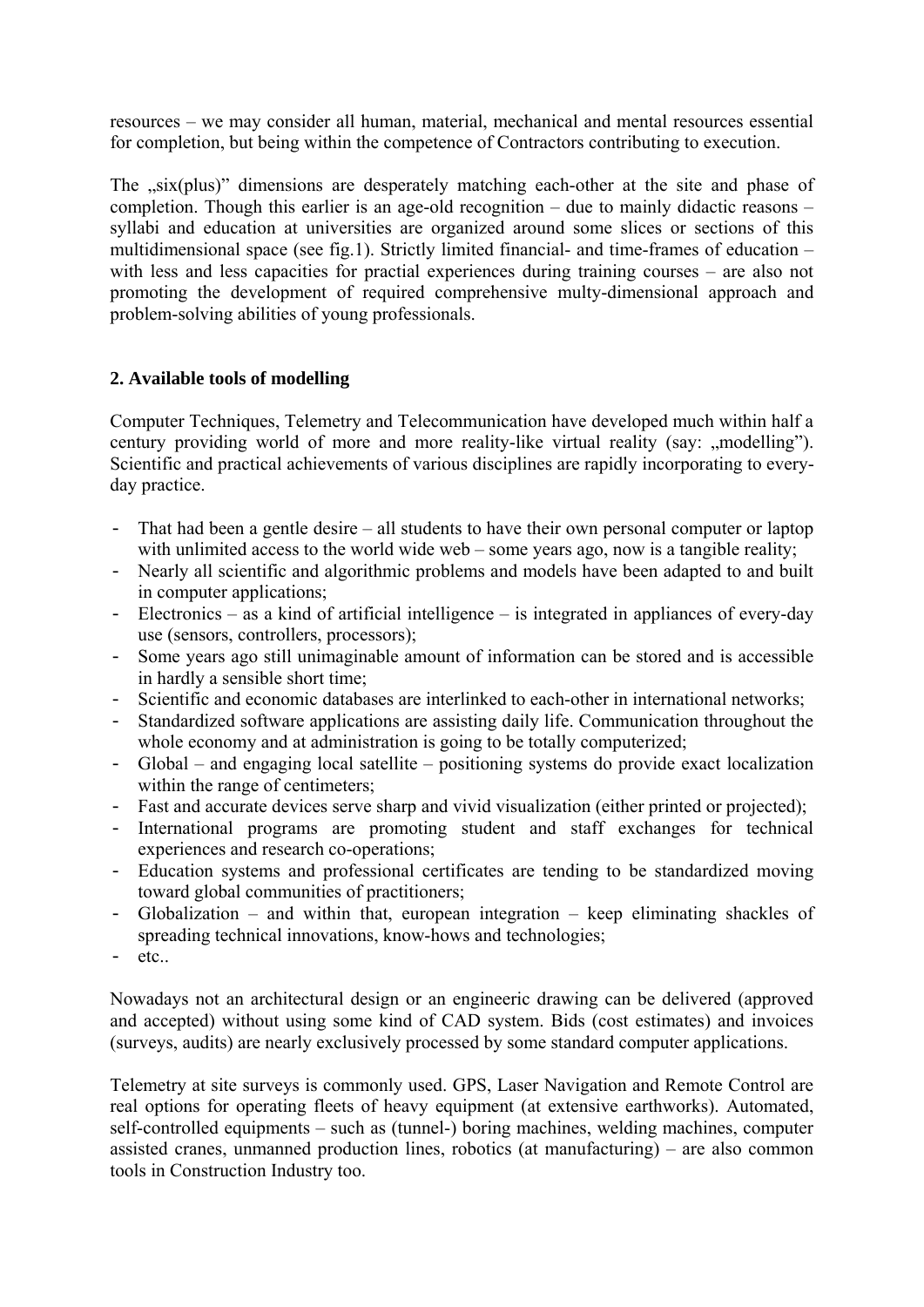Not one single CAD system developed for architects and engineers is furnished with features to handle more and more aspects of a Design Project either in 5D (e.g. GraphiSoft ArchiCad [1], AutoDesk AutoCad [2]). Sophisticated applications are assisting structural design (Axis, FEM Design), time- and cost estimates (spreadsheets, databases), project planning (Primavera [10], MS Project [9]), and so on.

So, the 6D+ space is deeply elaborated, studied, controlled and monitored by tools of up-todate computer technology – albeit not always in 6D+ integrity, but in slices … until start of completion … till the end of design phase. Processes of execution (completion) is rarely modelled (simulated) in such a deep detail, in such a comprehensive context.

How is that above results are not integrated and are not commonly used at construction sites, during execution of building projects? Construction is widely known one of the most power (resource/effort) consuming industries of the economy, with the highest potentials of any savings. What is the problem?

### **3. Troubles of application**

Interviews and consultations with experts and contractors practicing in Construction had pointed at manifold aspects of difficulties with above mentioned applications at construction sites. Their most frequent objections are:

First of all, contractors usually do not have staff for such a job. "Who would pay for that?" – they say. (Albeit site engineers nowadays are using computer applications almost each day, and costs of necessary software and hardware system is generally dwarfed by overall costs of typical construction projects.)

Secondly, this kind of investment would be financed from the overheads, that is from the profit of contractors, and increased overhead costs are rarely accepted by the Client. So, it can be considered at above a given project size and/or at above a given level of risks. (For routine works, for simple jobs modelling technique of this kind hardly has any advantages.)

Thirdly, this kind of models would have any use only if tracking progression of works would be managed also by these tools. That would lay an extra "administrative" load on local staff. (Site engineers do have a lot of administrative jobs when registering daily progression in building records. It also tends to be general that Clients require daily photos and web-cameras installed on tower cranes to review and to check progression of project from a far location.)

Fourth is, typical clients are usually impatient and are reluctant to pay more time and cash for such a preliminary job i.e. for modelling completion in advance and/or simultaneously. (During only the last year the author had met three great reconstrution projects in and around Budapest where site management had been one of the key aspects of evaluation of bids during preliminary procurement procedures.)

It is also a significant burden on contractors, that computer applications (hardware elements and software systems) are rapidly and permanently changing generating high regular costs of upgrading and updating. Higher level of such expences excludes small – even middle – range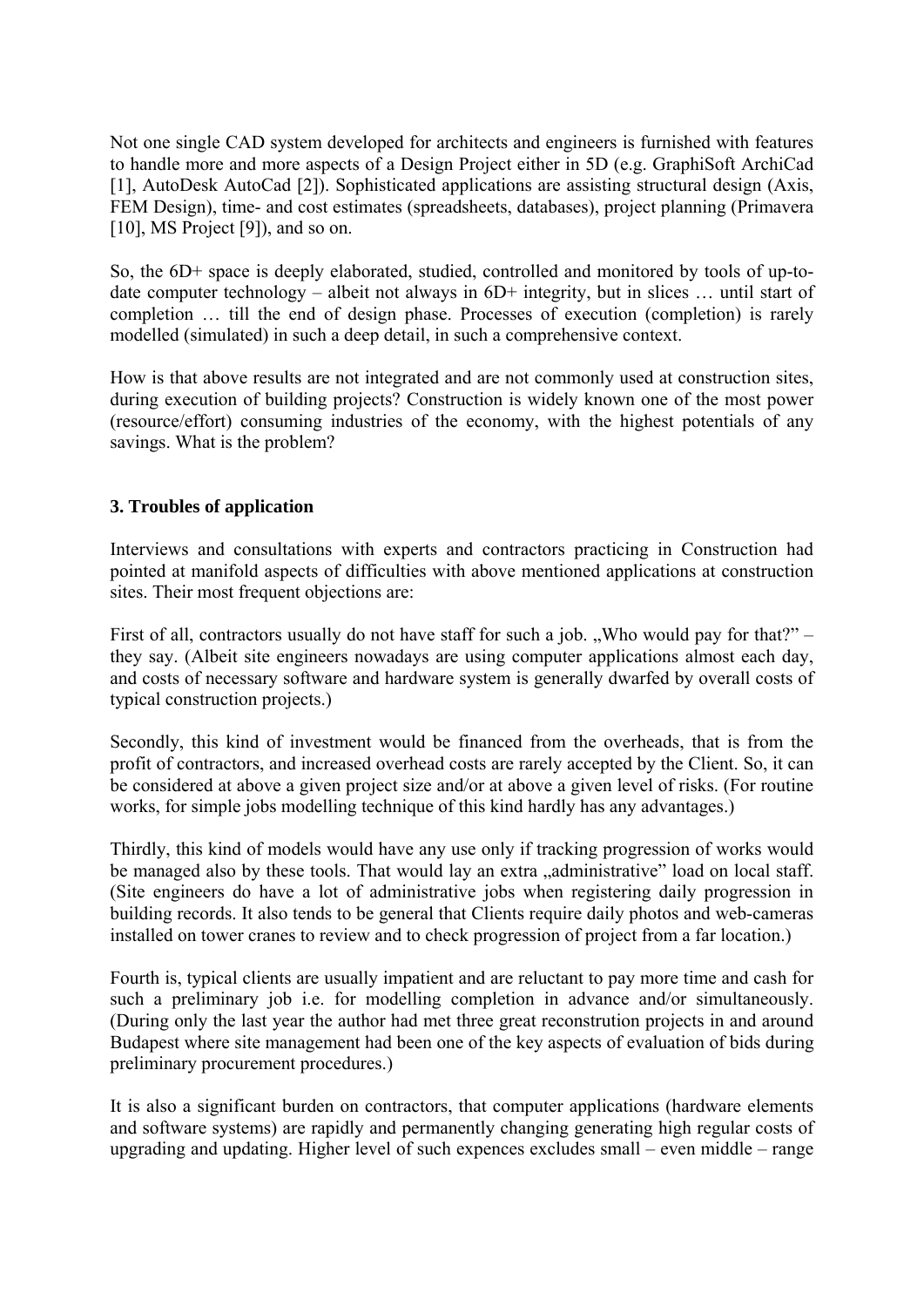companies from competition on the market. (Use of sophisticated modelling and/or so called ", experts systems" can be expected rather at bigger companies.)

Next is, plans are frequently changing during period of completion (due to the relatively long time, providing opportunities for decision makers and for the Client to change their minds in various aspects of the building itself or its future utilization), and are not rarely not finished (parallel planning), or inappropriate for multidimensional modelling. (That is exactly the reason why computer aided multidimensional modelling would be desired and be essential. Especially, considering the fact that in our days nearly all designs, plans and documents are processed and communicated by some computer applications.)

Furthermore: What new information could be gained via these "new ways" of monitoring or modelling, more than experiences of professionals having been in Construction for more tens of years? Assuming acceptance of these needs have all the time and work been estimated by anybody that is likely necessary for to elaborate a "multidimensional" model of completion of this kind – including temporary conditions, structures, equipment and other considerations within a relatively short time? Moreover, managers, participants and decision makers are occasionally not ready to make any decision since they are not always in possession of the knowledge of all necessary data and circumstances to pro-act or counter-act properly.

Multidimensional models – such as any models – must never be the aim, but the tool of problem solving!

Our purpose with this research is primarily to test abilities and capabilities of available tools and applications of modelling. We also would like to answer the question if we have really arrived or not at the age when integrating available modelling techniques we can help efficiency of on-site management, minimizing potential risks and losses or any disputes and conflicts during and after completion. We would like to find real reasons why the so called modern electronic tools of visualization have not conquered the building site yet, and seeing potentials in them we are trying to find the most effective way of overcoming these barriers.

### **4. Attacking upon barriers**

Introducing multidimensional (6D+) approach and modelling into daily practice of education and hopefully later to reality of Construction – just like any project – necessiates thorough studies and proper designs of tools, processes, and states of development. At Department of Construction Technology and Management of Budapest University of Technology and Economics (BUTE DCT&M) a new co-operation is forming between students and staff members to prepare a platform for future development. Areas of our efforts can be arranged to six main groups as listed below.

#### *4.1 Modelling equipment, tools, products and technologies, forming a free database of 3D construction models*

Since students do learn use of computer applications such as MicroSoft Office, AoutoCad, ArchiCad and so on by the curricula [4] of the university they are frequently using these softwares when elaborating their assignments of construction management and site layout design too. And they are also employing past results of such design activities (of students of previous years) but copying and accepting them frequently without essential critiques and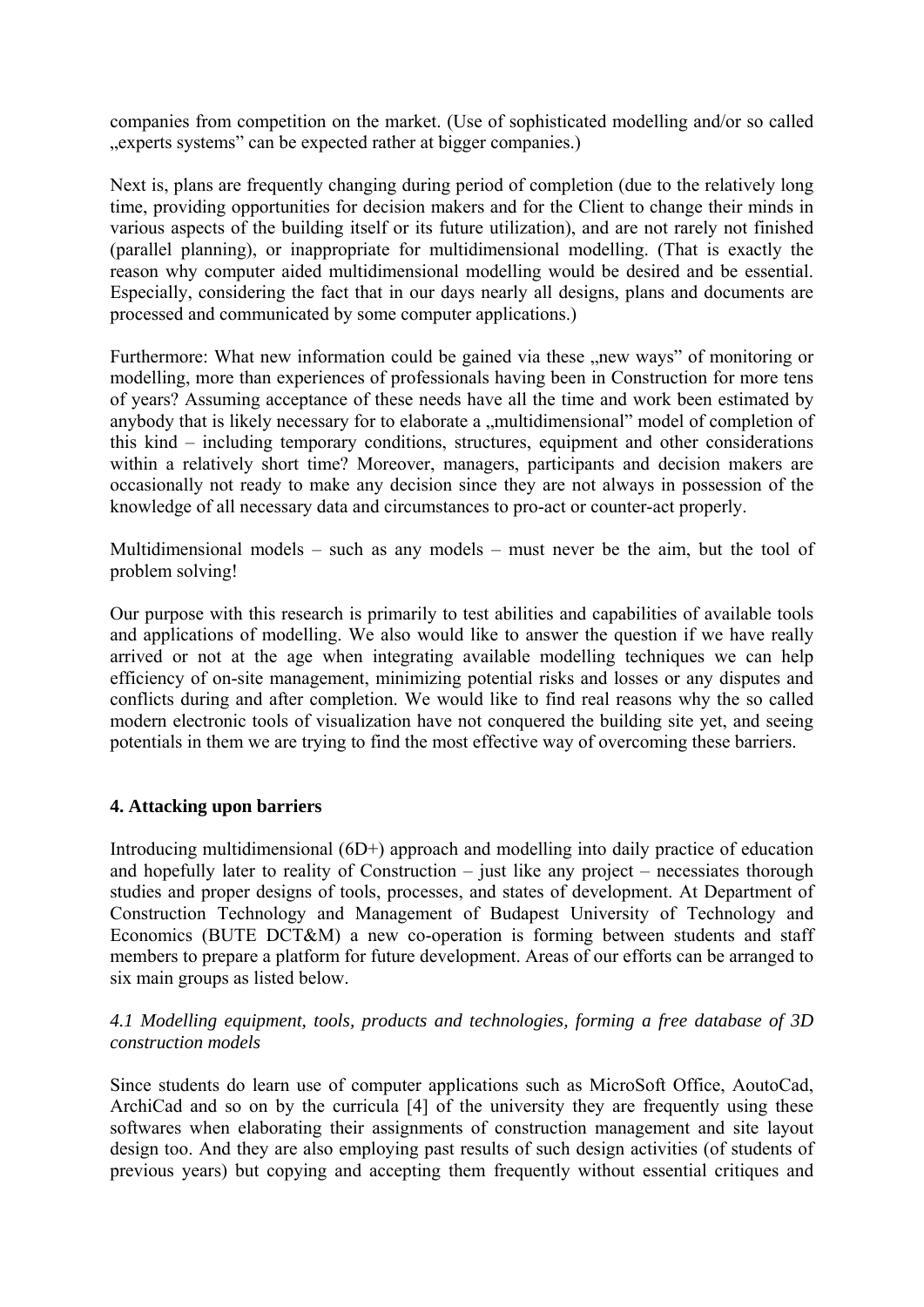prudence. A lot of improper solutions, misproportional and false drawings, incorrect descriptions do keep returning in their homeworks without any change year by year, despite of all and any correction, warning or menace performed by the tutors. (It was the ultimate reason why we had joined to the popular movement of  $3D$  – read:  $\ldots$  multidimensional" – modelling).

As part of preparatory work we do offer for capable students – as an alternative assignment (sub-task) – to elaborate correct 3D model of a single equipment or arrangement typical at construction sites. Correct representations resulting from their thorough work revised and tutored by staff memebers of BUTE DCT&M are (will be) uploaded to home page of the Department. We do expect these uploads to serve as reliable schemes and as a free database later to be opened to the wide Public (e.g. published via Google Sketchup Fans' Community).

### *4.2 Developing standards for modelling and for elaboration of details for to develop effective computer models (considering processing time versus storage capacity)*

A significant lesson of our modelling efforts is that we have to determine sufficient size (details) of elements of models to be elaborated. An over-elaborate element may disutilize the whole model by slowening re-generation of images, making motions broken or freezing the computer. A detailed 3D model of a heavy construction equipment – for example – can be demonstrative when the aim is to study the architecture and abilities of the given equipment, but inserting that model in a site layout design in series or in plants may result in corruption of the software application due to overloaded processor or surcharged operative memory.

It is also a recent endeavour to harmonize standards systems throughout the whole European Community and over the Global Economy. Properly constructed and widely accepted free representations of this kind may form a basis for elaborating standards of 3D (or even more dimensional) notation of tools, equipment and other elements (reflecting their features, needed room of operation, working abilities) when integrating them in construction models.

### *4.3 Analyzing and searching algorithms for modelling temporary conditions and behaviour of structures and equipment for to develope interactive construction modelling systems.*

The most challenging task in the program is modelling behaviour of temporary structures and developing algorithms for to describe motion and progression of equipment, strutures, components, etc.. We can consider either the location and shape of a ditch for foundation works or a trench for public utility works. It can progress, move, reshape, decline. Ramps or walls of it may have some loadbearing capacity, humidity and stability – permanently changing by time. A scaffolding or a formwork can also evolve and move along the structure while – at the end – it is removed. Walls of high-rise buildings can be built horizontally, vertically, in sections, or as curtain walls, etc..

#### *4.4 Searching data structures to find communication interfaces between software systems*

Early results and experiences of our research indicate that efforts on developing a supersized almighty" software system would hardly produce positive return on invested resources. Specialization of skills on our domains and industries contributing to construction projects are too deep and too wide to integrate them in one single system.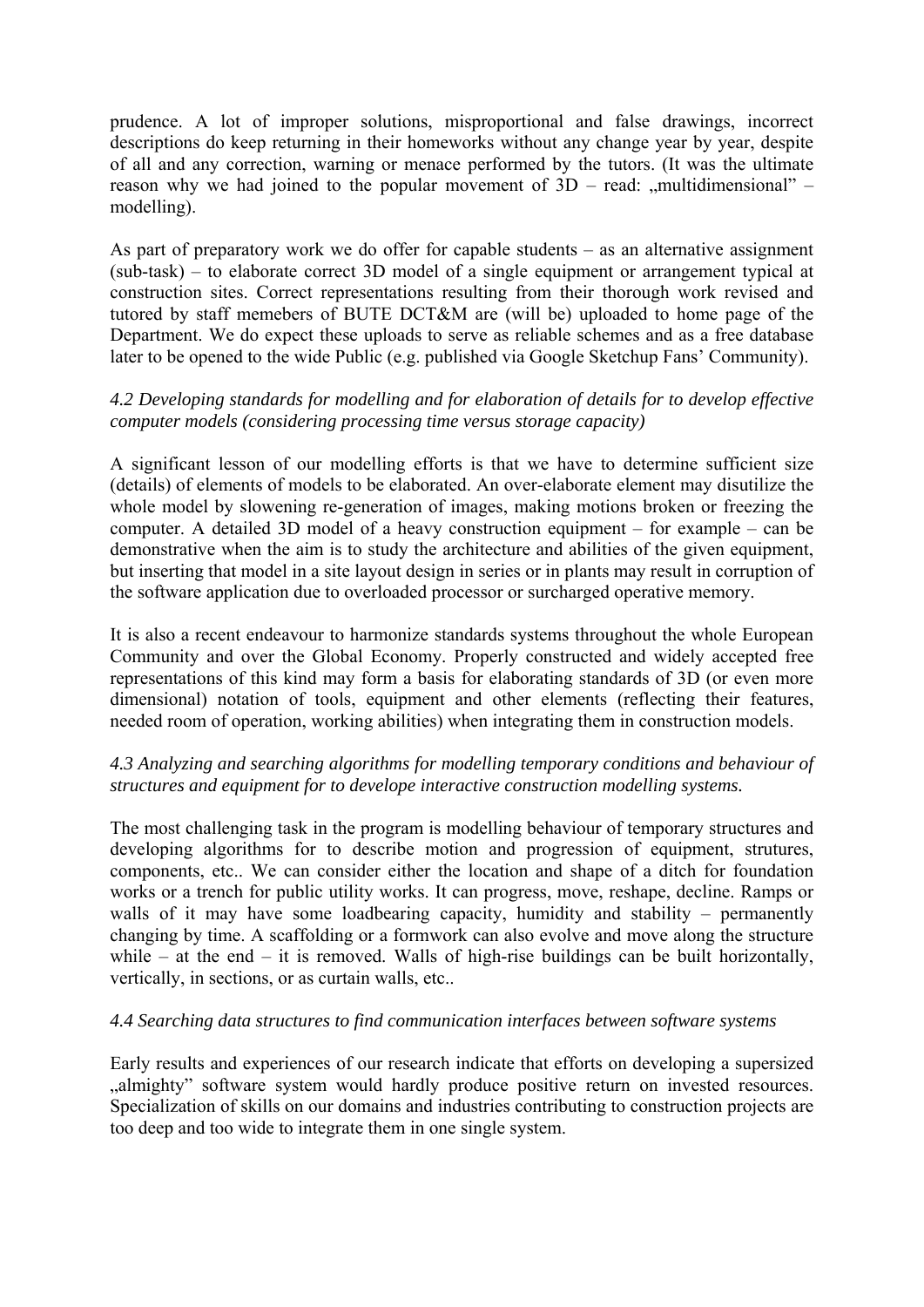It seems to be a more promising way of integration to find proper interfaces between modules of high quality specialized software systems and to develop a kind of common platform for software applications.

Also a meaningful lesson of studying recent online applications is that most effective way of developing extensive knowledge bases and data sets is utilization of creative potentials of the Public. We can consider the enormous knowledge treasury accumulated in (and by) free online applications like Wikipedia, Strukturae, Google Earth – and their satellite applications like Panoramio, Sketchup, etc.. (This very last appears to be a promising tool for developing and manipulating 3D objects when modelling construction sites [6])

### *4.5 Testing potential utilization of 6D+ models at real construction projects*

It is a sub-task of the research program best fitting scientific interests of our Department and our curricula sith typical diploma works of our students are aiming at development of time and/or cost estimates, site layout designs, and analysis of some selected aspects of completion of a real on-going construction project. Students do have to study technical documentation, visit the site, consult on-site experts, make photos, develop variants of technical solutions.

This spring was the third semester when more students had voluntarily applied tools of multidimensional modelling as a facility of elaboration or as special field to study [3,8,12].

### *4.6 Testing and quantifying benefits and synergy of multidimensional models*

This assignment within the program is not for to prove utility of multidimensional modelling. We are sure of that. Main expectations of this activity is to find and highlight the most effective ways of developing and using multidimensional (6D+) models. Findings would be aggregated in guidelines and suggestions where, when and what to elaborate in wat a detail.

Evaluation of results necessiates more – say statistical – experiences of real applications. It is a research job – we think – for the future.

### **5. Potential (expected/aimed) utilizations**

Since  $\alpha$ , a human is a visual being" we see countless fields of utilization within Constructionrelated specialities (professions, interests) too. To suggest some examples of them:

### *5.1 Training and Education*

As university tutors of construction management we do frequently face the phenomenon that young students with slight experiences are eagerly needing visual demonstration of technical and managerial situations. Pure words – even engineeric drawings – are usually not enough to persuade them.

The earliest and the most influential achievements of multidimensional (6D+) modelling are expected on fields of education. The most enthusiastic consumers, users and employers of these techniques will surely grow up from students of new generations having met these tools in early years of their studies, in the most determinant period of their professional career.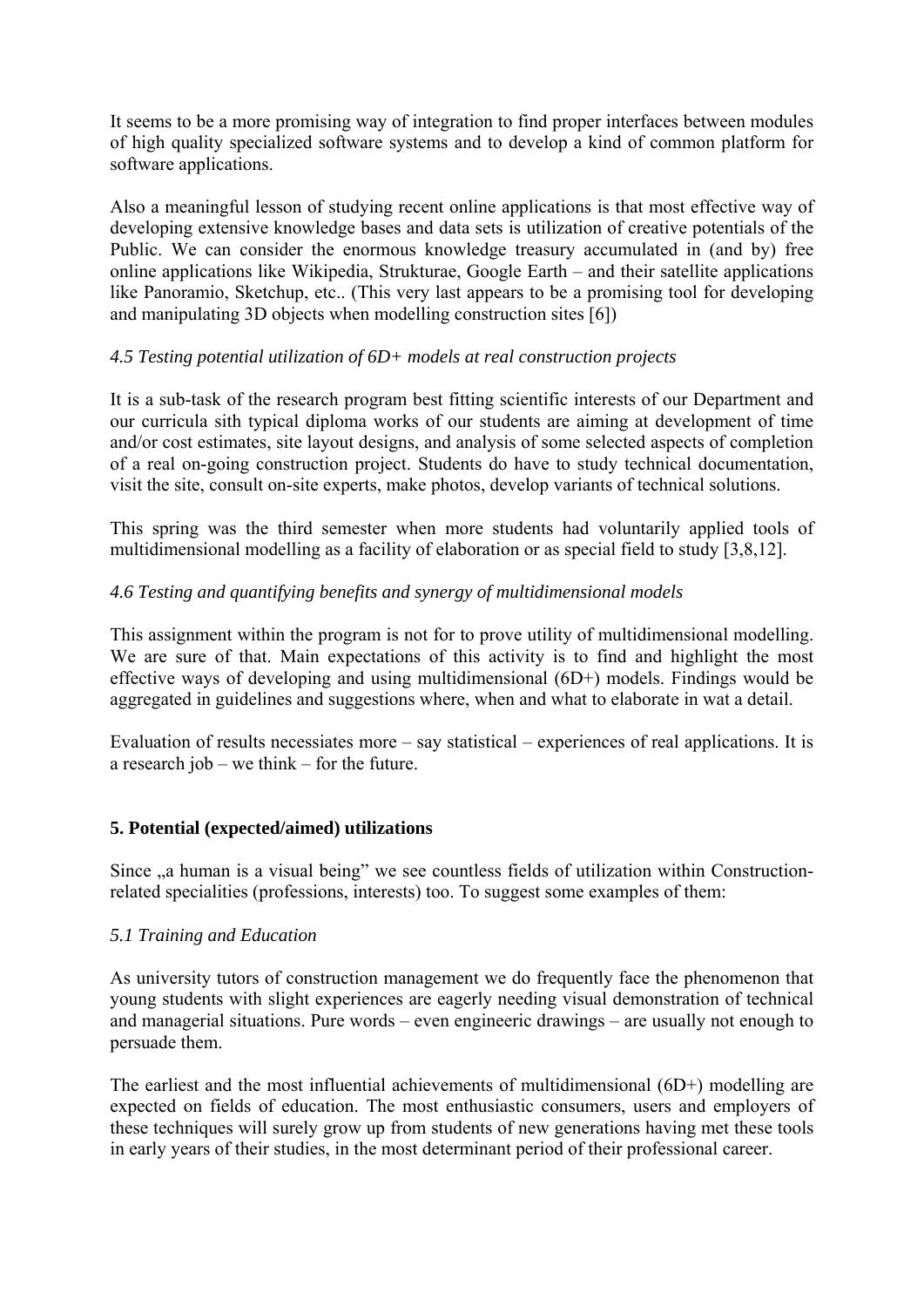

fig.2: Site-layout details from diploma work by Tibor Bajkai student of Civil Engineering, BUTE DCT&M, 2010 (original drawing, using facilities of AutoDesk AutoCad)

### *5.2 Design and Architecture*

Visual nature of architecture is out of question. Nowadays it is also a trend that architects do use solely computer softwares to elaborate details of any architectural drawings. Free-hand drawings tend to be restricted to free consultations or sketching up concepts only. Problems with the earlier drawings is that users are frequently focusing their attentions to the final product (to the final structure), while processes and potential technical conflicts of their execution are not rarely covered by the spectacular images.  $\mathcal{A}$ 3D concept" (6D+ approach) is practically not extended to the period of completion [1,2].

It is another kind of problem that computerization of design processes gives designers a kind of freedom to change (details of) their plans quickly, without difficulties. Despite of – or due to – electronic linkage between contributors of design process plans (architecture, statics, building mechanics, electric works, HVAC system) are frequently not synchronized and/or changes are not thoroughly transfered to all related drawings. Lack of synchronization and conflicts of plans and those of specifications are frequently revealing as evidence too late, during completion, on the building site.

### *5.3 Controlling and Monitoring*

The highest break-through power of applying comprehensive multidimensional models we do expect in fields of Controlling and Monitoring when progression and variances of execution is traced in a real-time manner, permanently. Instead of reading endless lists of alpha-numerical data and charts, planned and actual progression can be projected either in the same view, where variances could be displayed in the most eye-catching way. Key question is the efficiency of processing the huge amount of data that also can be improved by applying dataprocessing systems widely applied at manufacturing, and at forwarding industries.

Displaying  $6D+$  on a 2D screen of a computer can be managed more handily and with less difficulties than one would guess it at the first sight. The following arrangement proved to be efficient for clear understanding: Actual view of the first three dimensions (Euclidean space) is displayed on a 2D screen while 3D "feeling" is provided by motion. Position of the "2D camera" can be set optionally. This facility is provided by all 3D modelling softwares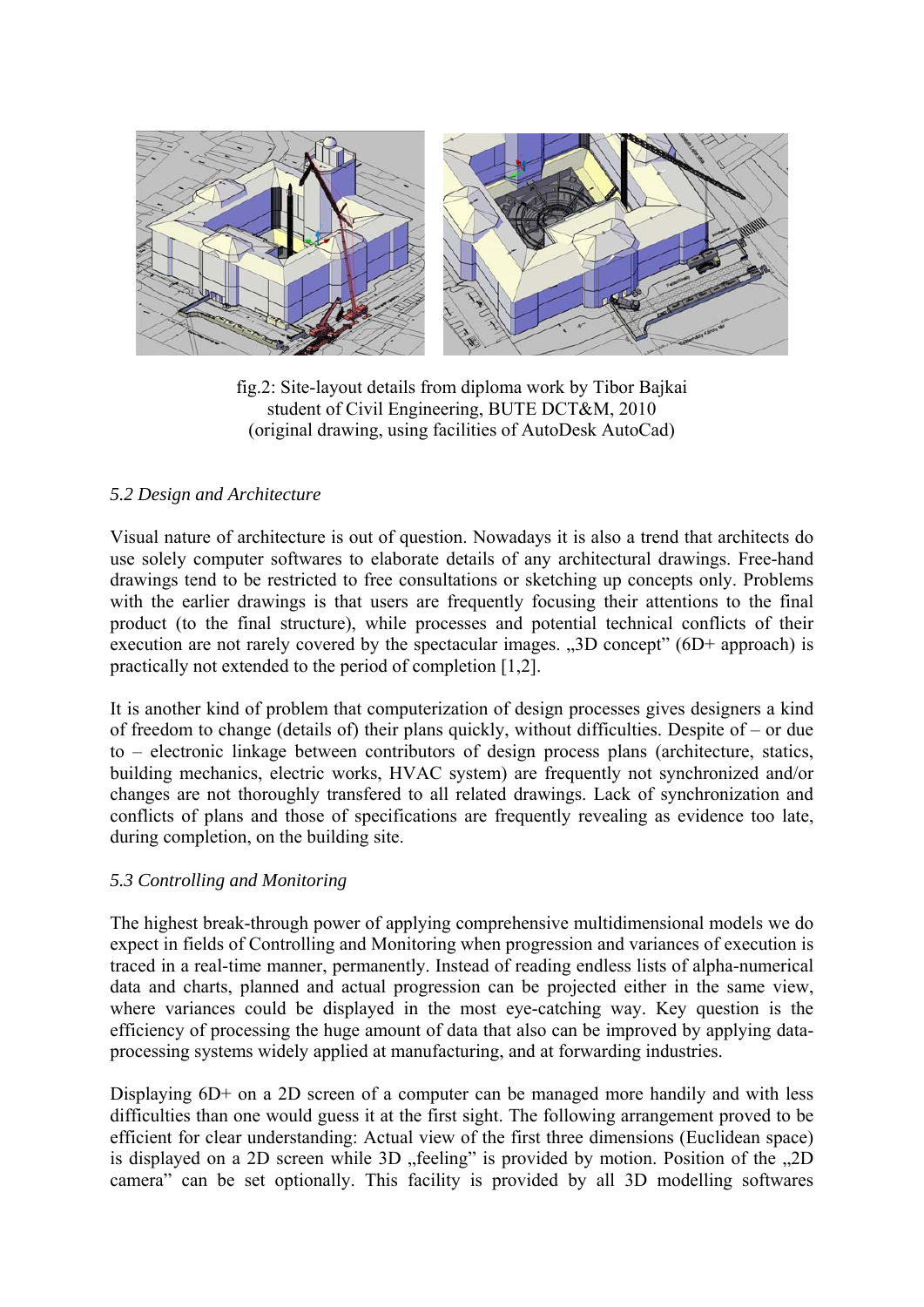typically used by constructors and architects. Positioning the camera by motions of the head of the user and projecting the proper view on a translucent screen (head-up display) attached to a helmet for to provide the sense of a virtual space is already an available technical solution.  $4<sup>th</sup>$  – and usually the ruling – dimension is Time. Assigning time position can be managed by simply moving a pointer along an appropriate time-scale displayed on the screen.  $5<sup>th</sup>$  dimension is Force (typically loadbearing capacity or aging of structure) indicated by colours (e.g. red highlights the most problematic zone, yellow indicates be careful, green reads everything is OK). It proved to be expressive indication of potential problems at foundation works, earthworks and structural works. Conventional color coding system used at stress- or strain diagrams are also applicable.  $6<sup>th</sup>$  dimensions are resources (human, mechanical, material, financial, etc.) quantified either in natural units or cash and displayed on traditional barcharts or hystograms at a separate area of the screen [8].



fig.3: 6D Schedule-representation details from diploma work by Viktor Horváth student of Civil Engineering, BUTE DCT&M, 2010 (original drawing, using facilities of Graphisoft Archicad)

Also a great challenge of research is how to relate the five other dimensions to the ruling one. That is, how to generate automatic update of views when, for example, position of time pointer (or any significant aspect of the project) is changed – including image of the building (sorrounded by temporary structures and equipment) together with other characteristics, such as location, size, age, strength, deformation, temperature, humidity, etc. of it.

### *5.4 Risk Analyses*

Comprehensive (6D+) models are most of all expected to predict and to indicate potential conflicts for to provide possibilities to plan counter-actions, to minimize chance of risk events and/or to minimize unintended consequences of them. It is an age-old recognition that the seemingly least problematic factor may inhere the most destructive danger ("misleading sense") of safety"). Up-to-date Risk Management embraces analyses of the whole project from emerging the idea through design and completion to life-long utilization [11].

Construction projects are exposed to any risk most of all during the period of execution. The highest stresses are exposed on structures during completion. Any failure then has the highest potential to cause serious damages in property or in life. (See statistics of building failures and accidents [5])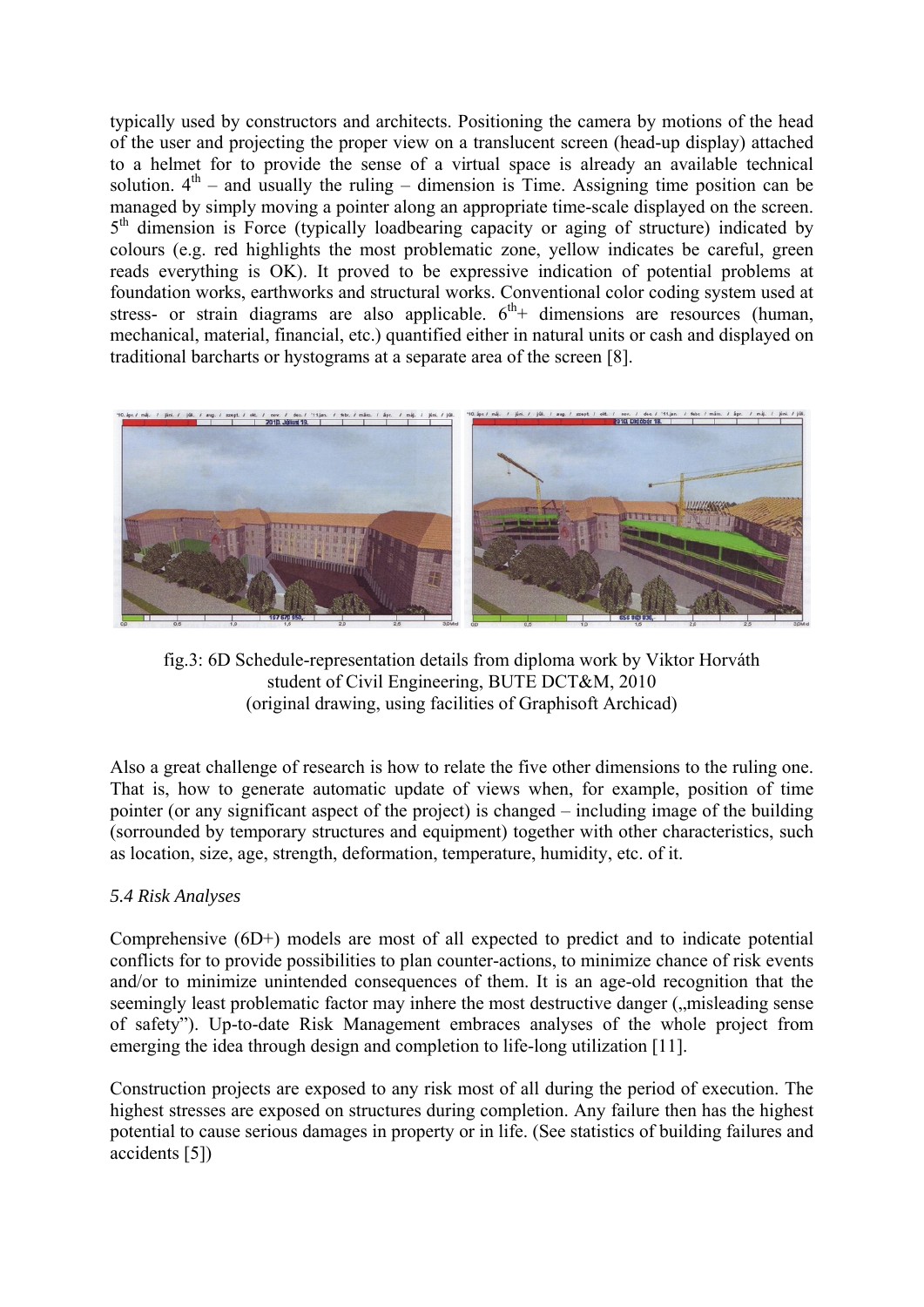#### *5.5 Optimization*

 $6D+$  modelling implies seeking  $\mu$ under-surface" and  $\mu$ behind-curtain" mechanisms, effects and motivations too. Developing logic of a model may advance understanding cross-relations and interactions between/among particles of the whole. Beyond integrating up-to-date results of Management Science (Operations Research) new tools of comprehension and of evaluation potentially encourage experts and scientists to develop new methods, techniques, algorithms and functions to increase utilization of available resources, targeting on the minimum of really necessary efforts. New optimization models and problems can be composed and interpreted. (Multi-Criteria Optimization, Decision Support.) [7,13]

### *5.6 Quality and Change Management*

Site managers are responsible for coordination of contractors, sub-contractors, craftsmen and labourers having different skills, interests and education. Unambiguous communication (demonstration and representation) of aims and details of the project surely promote achievement of declared and/or implied goals.

A typical Client is usually not an expert of construction. Confronting him/her with difficulties of his/her newer and newer ideas of modifying plans of a contracted ongoing construction can help to keep the project on track, and to avoid future disputes over unintended results [11].

## *5.7 Health and Safety Management*

New concept of on-site Health and Safety Management extends labour safety consideration back to planning phase when designs of structural elements are being elaborated. After the new profession of "health and safety coordinator" [5] has been brought to practice – as a consultant from basic functional concepts to management of constructed facility – designers also have to consider feasibility of execution of their plans. 6D+ project models may draw increased interest in safety aspects of Construction too.

### *5.8 Conflict Management*

Construction projects generally expose high loads (traffic, vibration, noise, etc.) on the close and near environment of construction site. Careful design of logistics and of temporary conditions together with overwhelming communication of project goals to the public are main tools of conflict management as preventive means. Explaining and introducing processes of construction (what is going on, why, and during what a period) may anticipate resistance and hostility of social environment especially of the close neighbourhood [11].

### *5.9 Site Management*

New possibilities of using high performance materials and equipment inspire clients and designers to build extravagant structures (enormous spans, surrealistic forms, false imbalances). Erection of structures of this kind usually includes lifting and manipulating irregularly heavy or oversized loads. Sometimes existing adjoining structures or the close neighbourhood expose extra risks on construction processes, such as narrow site, underground works, protected architectural heritage, sensitive or dangreous conditions, limited accesses, maneouvering heavy equipment in a dense area usually under heavy traffic, and so on. Detecting or – as intended – indicating potential technical conflicts and difficulties in advance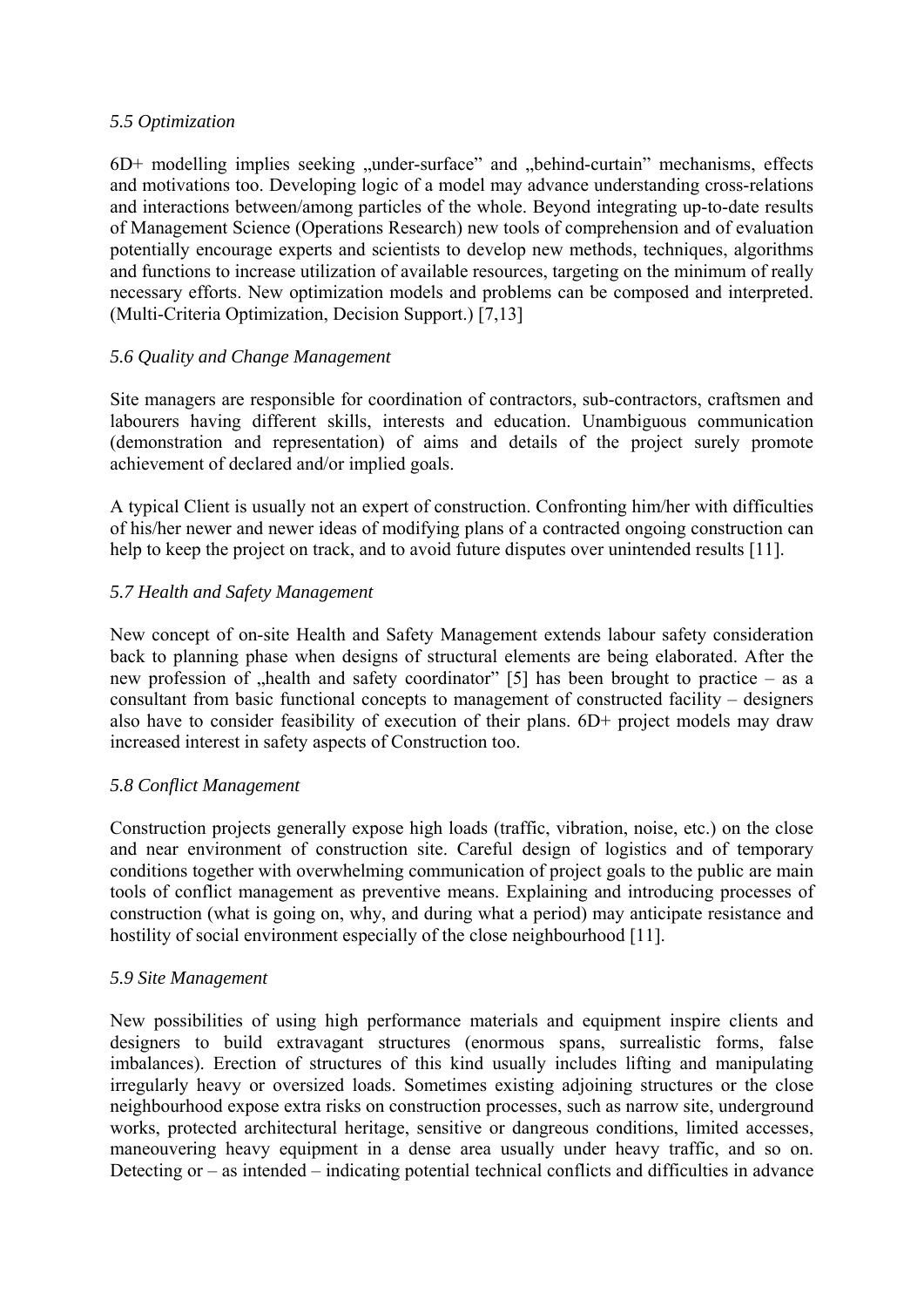can effectively contribute to determination of appropriate solutions and helps to avoid embarrassing on-site improvisations and unnecessary idle times.



fig.4: Site-layout details from diploma work by Beatrix Strauss student of Civil Engineering, BUTE DCT&M, 2011 (using facilities of Google Sketchup, equipment models downloaded from INTERNET)

### **Summary**

In this paper we intended to report of our endeavours to develop a free interface and a free open database for to assist education and practice of Construction Management. Introducing term of 6D+ modelling we had reviewed potential utilizations and frequent objections against multidimensional representations during period of execution (completion).

Work has just begun. Here we do take the opportunity to call potential partners accepting the above aims to co-operate in developing fundamentals of a hopefully comprehensive and free open database for modelling on-site construction situations and processes. We hope by these tools we can increase efficiency of study, education and practice of our common profession, Construction Management.

### **References**

- [ 1 ] ArchiCad, *Building Large Models Guide*, Graphisoft R&D Rt., Hungary, 2003 ISBN 963 00 7352 8
- [ 2 ] *Autodesk Users' Guide*, Autodesk Inc., CA USA, 2009
- [ 3 ] Tibor Bajkai, Lyceum of Eger, Organization of Construction Works of new "Infotorium" block, *Diplomaterv, Bajkai Tibor 2010* (theses, in Hungarian), Budapest University of Technology and Economics, Faculty of Civil Engineering
- [ 4 ] *Budapest University of Technology and Economics Bulletin*, Budapesti Műszaki és Gazdaságtudományi Egyetem, 2011, Budapest
- [ 5 ] FIEC-EFBWW-SEFMEP, *Guide of Best Practices on the Co-ordination of Health and Safety in the Construction Sector*, EFMEP-ÉVOSZ, 2005, Hungary